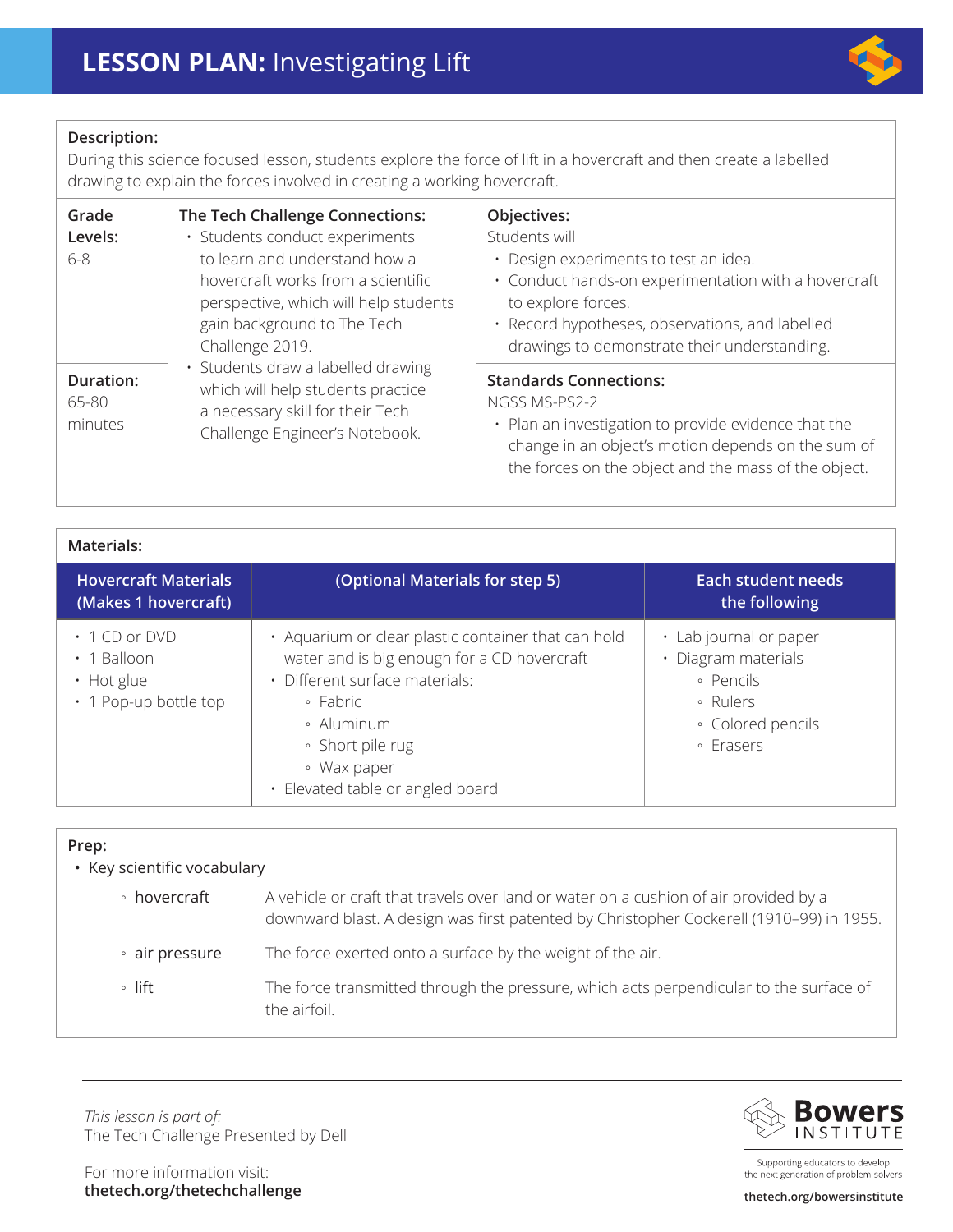- Labelled Scientific Drawings. This lesson includes asking students to create labelled scientific drawings. If this is not something your class has done before consider looking online or on YouTube for help. One option is: Scholle, Jeanne. "Rules for Scientific drawings". YouTube. 9 Jul. 2014. Web. 4 Sept. 2018. <https://www.youtube.com/watch?v=HElwooECl2Y>
- Make Hovercrafts. Make at least one per table or have students make the hovercrafts as part of the lesson (15 minutes). Instructions: <https://www.youtube.com/watch?v=dy-61HV2FRw>
- Options for testing, demonstrating, or explaining scientific principles in this lesson (for educator reference):
	- *What if my students want to test it on water?* "How can hovercrafts hover? | Live Experiments (Ep 8) | Head Squeeze". *BBC Earth Lab*, YouTube. 23 Feb. 2013. Web 4 Sept. 2018. <https://www.youtube.com/watch?v=2a7z91KdaFE>
	- *What if my students test it on something like carpet and it doesn't work?*  Weight and air pressure are key to making any hovercraft work, so a little CD hovercraft with balloon air won't work in every situation. Another example of that is shown here where three hovercrafts are tested and the vinyl record doesn't work because it is too heavy: "Balloon Powered Hover Jet + D.I.Y CD hovercraft + D.I.Y vinyl record hovercraft". *GrandadIsAnOldMan*, YouTube. 10 Jun. 2014. Web. 4 Sept. 2018. <https://www.youtube.com/watch?v=bqqVsIeHwgM&feature=youtu.be>
	- *What if my students want to explore Bernoulli's principle?* "CD Balloon hovercraft hanging upside down... Bernoulli". PhysicsExperiments.org, YouTube. 29 Sept. 2016. Web. 4 Sept. 2018.<https://www.youtube.com/watch?v=A4PpVMKvu50>

## **Extensions:**

- Calculate the lift force of different hovercrafts.
- "DiscoverHover CURRICULUM GUIDE #4: WHY A HOVERCRAFT HOVERS: PRESSURE AND LIFT". World Hovercraft Organization. 2004. Web 4 Sept. 2018. <http://www.discoverhover.org/infoinstructors/guide4.htm>

## **Lesson:**

- *1. In The Tech Challenge this year, students are going to create hovercrafts to solve a problem. Hovercrafts can be used in situations where the terrain is varied like wet, marshy land or along a beach and over water. Today we are going to explore how hovercrafts work* (5 minutes).
	- a. Place a CD hovercraft on the table (without the balloon inflated) and ask students what the hovercraft is currently doing. (Answer: nothing.)
	- *b. What forces are acting on the hovercraft currently?* (Answer: gravity is pushing the hovercraft down and the table is pushing the hovercraft up. The forces are balanced, so it is not doing anything.)
	- *c. If we fill the balloon with air, what do you predict will happen?* (Possible answers include: nothing, the air will move it, the air will lift it.)
	- d. Model how to fill the balloon with air and use the bottle cap to release the air.
- 2. (Optional) Make hovercrafts as a table team (15 minutes) or pass out hovercrafts (2 minutes).